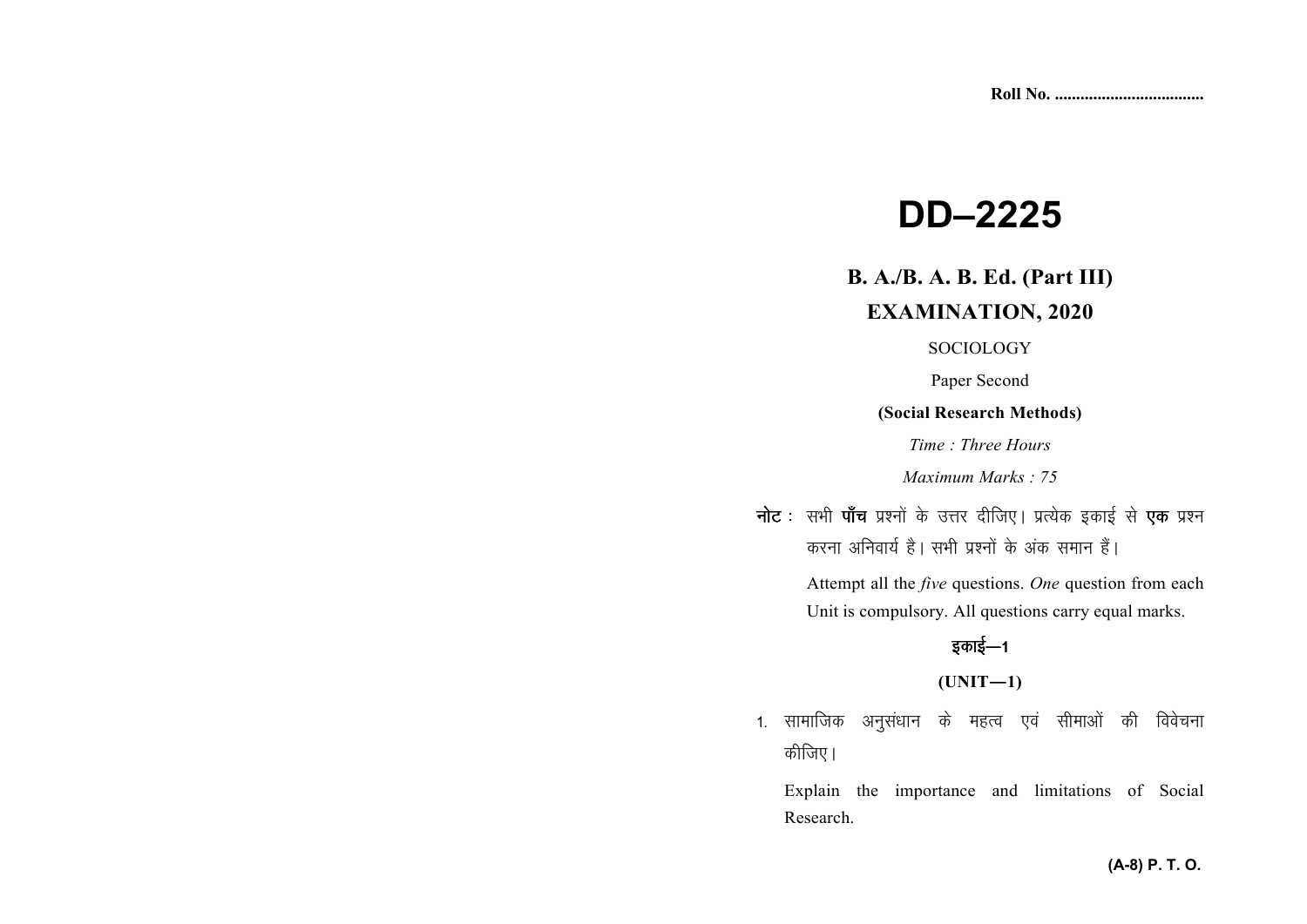**[ 2 ] DD–2225** 

अथवा

(*Or*)

उपकल्पना की परिभाषा कीजिए तथा इसके स्रोतों की विवेचना कीजिए।

Define Hypothesis and explain its sources.

डकाई—2

 $(UNIT-2)$ 

2. नजाति पद्धतिशास्त्र पर एक निबन्ध लिखिए।

Write an essay on Ethnography.

अथवा

## (*Or*)

सहभागी अवलोकन क्या है ? सहभागी तथा असहभागी अवलोकन में अन्तर स्पष्ट कीजिए।

What is Participant observation ? Bring out the distinction between participant and non-participant observations.

# डकाई—3

**(UNIT—3)** 

3. वर्णनात्मक अनुसंधान की आवश्यकता प्रतिपादित करते हुए इसके प्रमुख चरणों की व्याख्या कीजिए।

Giving the necessity of descriptive research, explain the main steps of descriptive research.

(*Or*) सामाजिक अनुसंधान की तुलनात्मक पद्धति का वर्णन कीजिए।

अथवा

 **[ 3 ] DD–2225** 

Describe comparative method of social research.

 $(UNIT-4)$ 

डकाई—4

4. सामाजिक सर्वेक्षण के मुख्य उद्देश्य क्या हैं ? सामाजिक सर्वेक्षण के समाजशास्त्रीय महत्व को समझाइए।

What are the chief objectives of social survey ? Explain the sociological importance of social survey.

#### अथवा

(*Or*)

साक्षात्कार निर्देशिका पर एक निबंध लिखिए।

Write an essay on Interview Guide.

# इकाई—5

**(UNIT—5)** 

5. सांख्यिकी को परिभाषित कीजिए। समाजशास्त्र में इसकी उपयोगिता एवं सीमाओं की विवेचना कीजिए।

Define Statistics. Discuss its uses and limitations in Sociology.